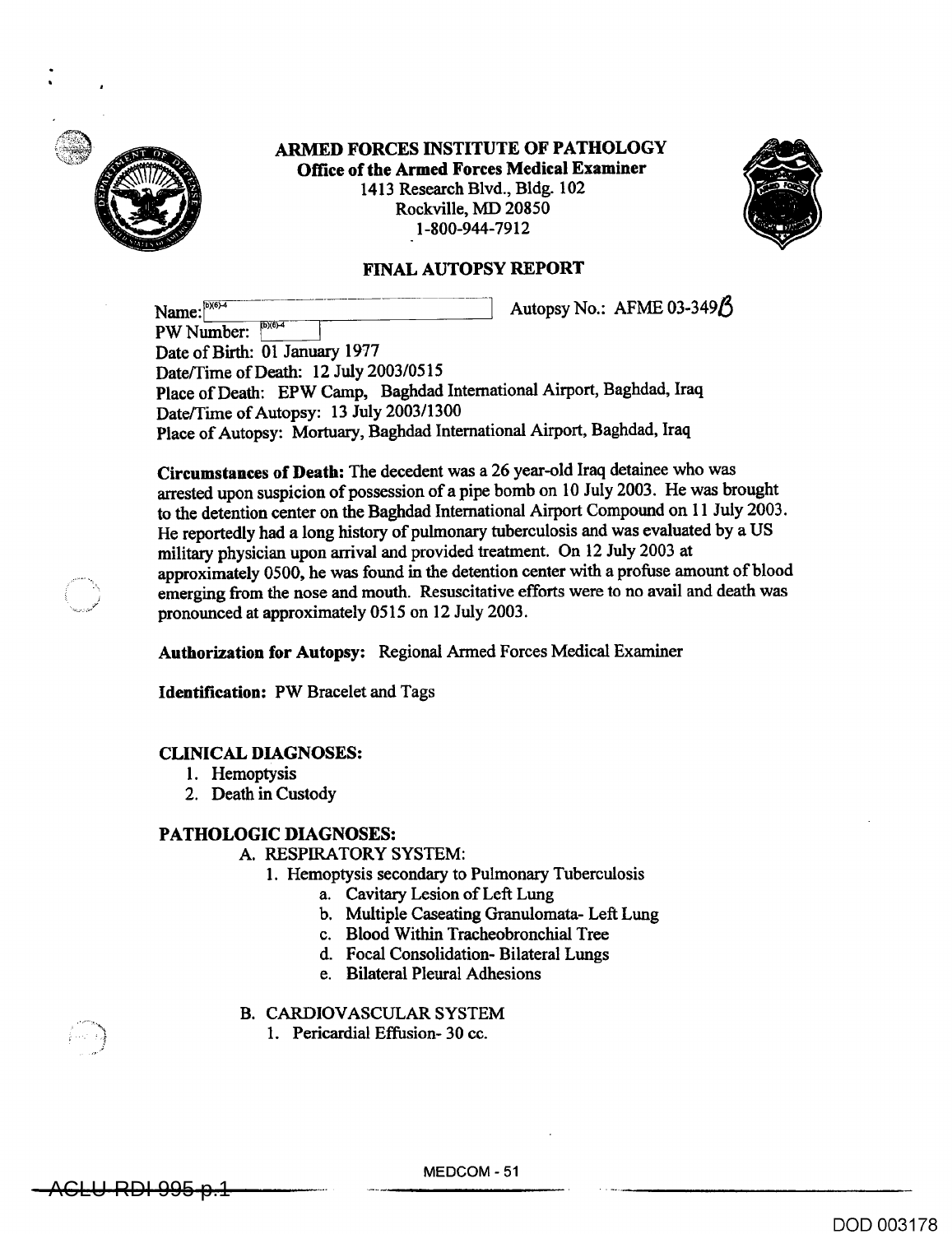

# **AUTOPSY REPORT ME03-349** 2

# C. GENITOURINARY SYSTEM 1. Absent Right Testicle

D. NO EVIDENCE OF SIGNIFICANT TRAUMA

# CAUSE **OF DEATH:** MASSIVE HEMOPTYSIS DUE TO CAVITARY PULMONARY TUBERCULOSIS

# **MANNER OF DEATH:** NATURAL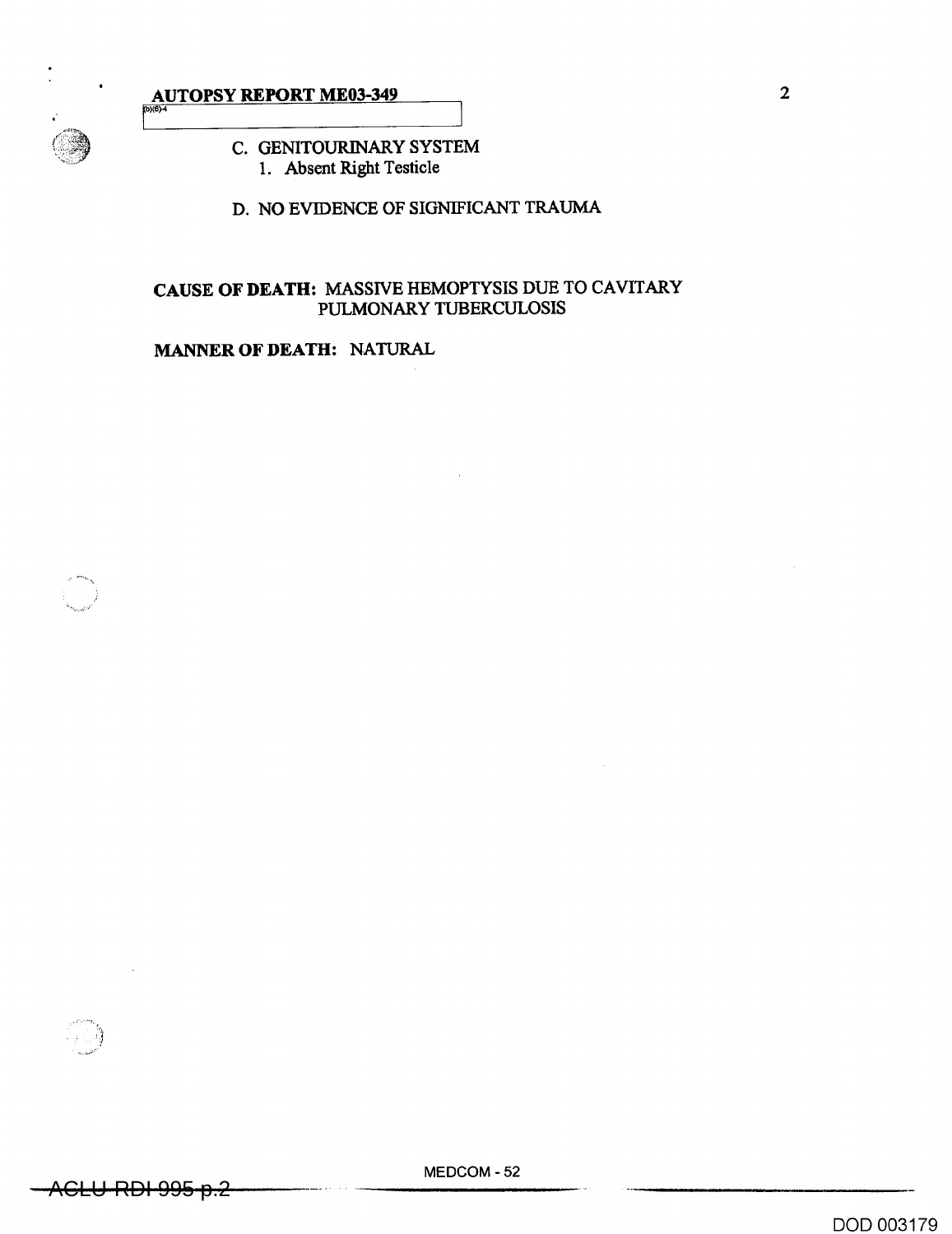### **AUTOPSY REPORT ME03-349** 2 3



# **EXTERNAL EXAMINATION**

An autopsy was performed on the body of<sup>[606]</sup> at the Baghdad International **airport compound morgue, Baghdad Iraq, on the 13th day of July, 2003. The body was that of a well-developed, thin, Caucasoid male fully clad in gray pants and a tan shirt. The body was cold. Rigor was present to an equal degree in all extremities. Lividity was present and fixed on the posterior surfaces of the body, except in areas exposed to pressure. The scalp hair was back and straight. Facial hair consisted of a beard. The irides were brown. The corneae were clear. The conjunctivae were unremarkable without petechiae. The sclerae were white. The external auditory canals were free of foreign material and abnormal secretions. Blood emerged from the external nares and oral cavity. The nasal skeleton was palpably intact. The lips were without evident injury. The teeth were natural and in poor condition. Examination of the neck revealed no evidence of injury. The chest was unremarkable. No evidence of injury of the ribs or the sternum was evident externally. The abdomen was scaphoid. No healed surgical scars were noted. The extremities showed no evidence of fractures, lacerations or deformities. The fingernails were intact. No tattoos or needle tracks were observed. The external genitalia were those of a normal adult male. The posterior torso was without note. No evidence of medical therapy was noted.** 

### **EVIDENCE OF INJURY:**

**There is no evidence of significant recent injury.** 

### **INTERNAL EXAMINATION**

#### **BODY CAVITIES:**

**The body was opened by the usual thoraco-abdominal incision and the chest plate was removed. Extensive adhesions were noted within the hemithoraces bilaterally. Fluid was present within the pericardial sac as noted below. All body organs were present in the normal anatomical position. The subcutaneous fat layer of the abdominal wall was 1/2 inch thick. There was no internal evidence of blunt force or penetrating injury to the thoraco-abdominal region.** 

### **HEAD: (Central Nervous System)**

**The scalp was reflected. The calvarium of the skull was removed. The dura mater and falx cerebri were intact. There was no epidural or subdural hemorrhage present. The leptomeninges were thin and delicate. The cerebral hemispheres were symmetrical. The structures at the base of the brain, including cranial nerves and blood vessels were intact. Coronal sections through the cerebral hemispheres revealed no lesions. Transverse sections through the brain stem and cerebellum were unremarkable. The brain weighed 1800 grams.** 

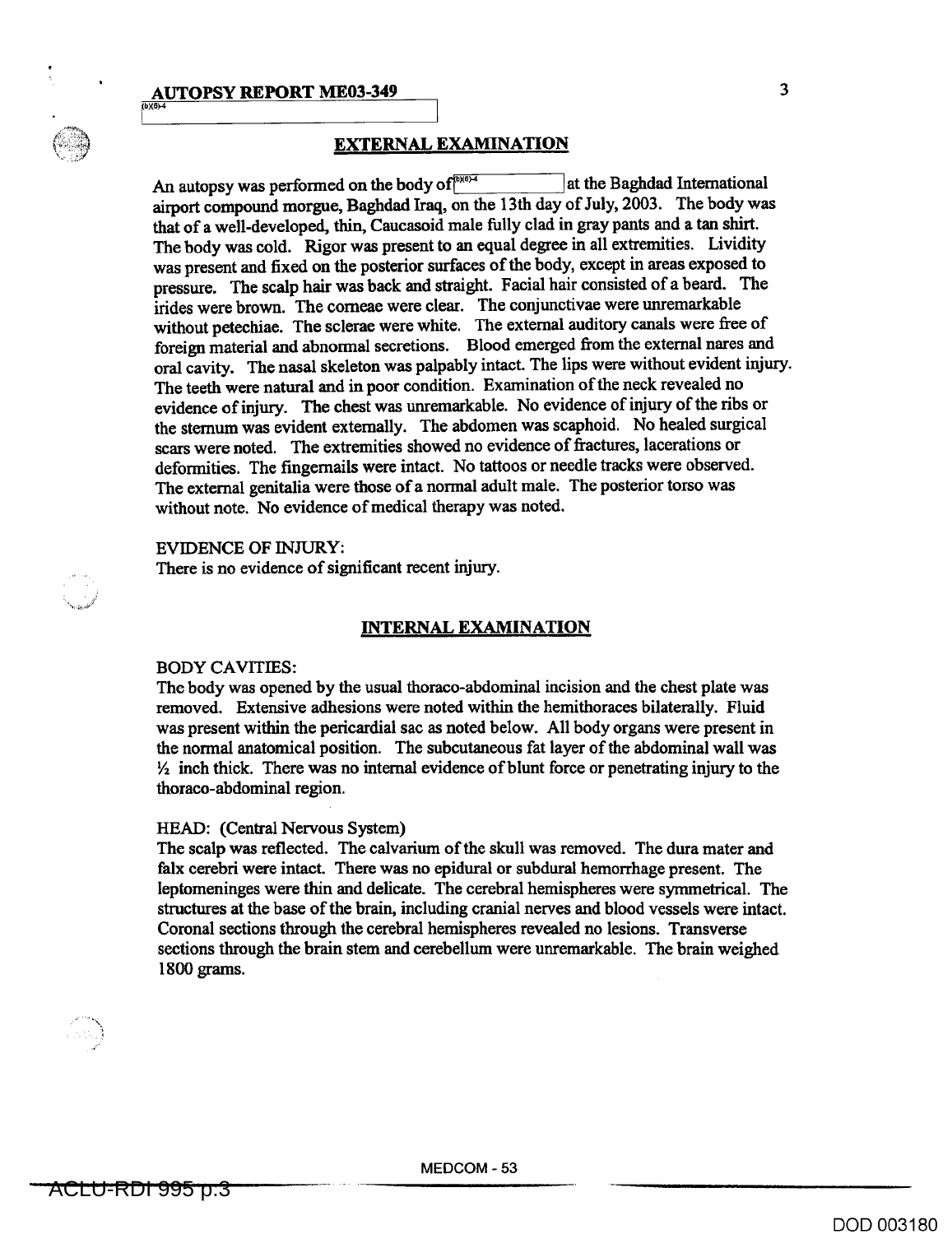# **AUTOPSY REPORT ME03-349** 4

### NECK:

 $(b)(6) - 4$ 

A separate layerwise dissection of the neck was performed. Examination of the soft tissues of the neck, including strap muscles, thyroid gland and large vessels, revealed no abnormalities. The hyoid bone and larynx were intact.

### CARDIOVASCULAR SYSTEM:

The pericardial surfaces were smooth, glistening and unremarkable; the pericardial sac was free of adhesions. 30 cc of clear green fluid was present in the pericardial sac. The coronary arteries arose normally, followed the usual distribution and were widely patent, without evidence of significant atherosclerosis or thrombosis. The chambers and valves exhibited the usual size-position relationship and were unremarkable. The myocardium was dark red-brown, firm and unremarkable; the atrial and ventricular septa were intact. The heart weighed 250 grams. The aorta and its major branches arose normally, followed the usual course and were widely patent, free of significant atherosclerosis and other abnormality. The venae cavae and its major tributaries returned to the heart in the usual distribution and were free of thrombi.

### RESPIRATORY SYSTEM:

The upper airway was clear of debris. Blood was noted within the tracheobronchial tree, but the mucosal surfaces were otherwise smooth and unremarkable. As noted above, extensive adhesions were present in the hemithoraces bilaterally. The right lung weighed 500 grams and was red-purple. No discrete lesions were noted. The left lung also weighed 500 grams. The lower lobe contained a 6 cm cavity with surrounding white, caseating nodules ranging in size from 2-5 mm. The left upper lobe contained a similar 4 cm cavity. These cavities had smooth walls and contained a small amount of blood. No discrete connection with any vascular structure was noted, but both cavities communicated with the tracheobronchial tree. The pulmonary parenchyma of the left lung was red-purple. The pulmonary arteries were normally developed, patent and without thrombus or embolus.

### LIVER AND BILIARY SYSTEM:

The hepatic capsule was smooth, glistening and intact, covering dark red-brown, moderately congested parenchyma with no focal lesions noted. The liver **weighed** 1350 grams. The gallbladder contained 10 cc. of green-brown, mucoid bile; the mucosa was velvety and unremarkable. The extrahepatic biliary tree was patent, without evidence of calculi.

#### ALIMENTARY SYSTEM:

The tongue exhibited no evidence of recent injury. The esophagus was lined by graywhite, smooth mucosa. The gastric mucosa was arranged in the usual rugal folds and the lumen contained small amount of brown mucoid material. The small and large bowel were unremarkable. The pancreas had a normal pink-tan lobulated appearance and the ducts were clear. The appendix was not identified.

 $\langle n \rangle \rangle$  is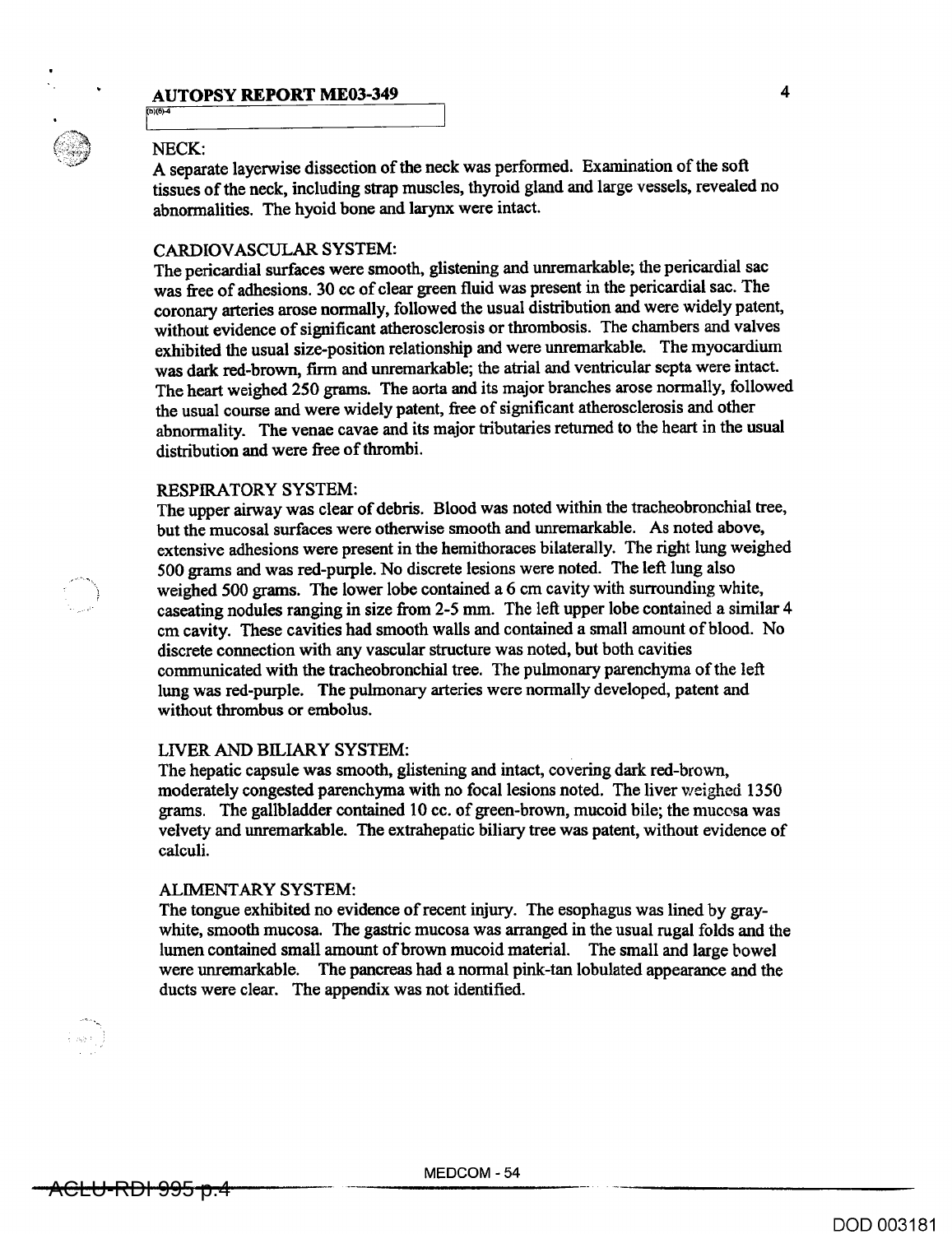# **AUTOPSY REPORT ME03-349** 5



)1(1".• (8)-4

# GENITOURINARY SYSTEM:

The renal capsules were smooth and thin, semi-transparent and stripped with ease from the underlying smooth, red-brown cortical surface. The cortex was sharply delineated from the medullary pyramids, which were red-purple to tan and unremarkable. The calyces, pelves and ureters were unremarkable. The right kidney weighed 140 grams; the left 140 grams. The urinary bladder contained approximately 10 cc of clear yellow urine; the mucosa was gray-tan and smooth. The prostate gland and seminal vesicles were without note. The right testicle was not identified. The left testicle was atraumatic.

### RETICULOENDOTHELIAL SYSTEM:

The spleen had a smooth, intact capsule covering red-purple, moderately firm parenchyma; the lymphoid follicles were unremarkable. The spleen weighed 120 grams. The regional lymph nodes appeared normal.

### ENDOCRINE SYSTEM:

The pituitary, thyroid and adrenal glands were unremarkable.

### MUSCULOSKELETAL SYSTEM:

Muscle development was normal. No bone or joint abnormalities were noted other noted above. Incisions were made into the soft tissues of the back and lower extremities and no evidence of hemorrhage was noted.

### **OPINION:**

This 26-year-old Iraqi male died as the result of massive hemoptysis (bleeding into the tracheobronchial tree) as a result of cavitary pulmonary tuberculosis. There is no evidence of significant trauma. The cause of death is MASSIVE HEMOPTYSIS DUE TO CAVITARY PULMONARY TUBERCULOSIS. The manner of death is NATURAL.

 $b\overline{101-2}$ 

CAPT MC USN Regional Armed Forces Medical Examiner